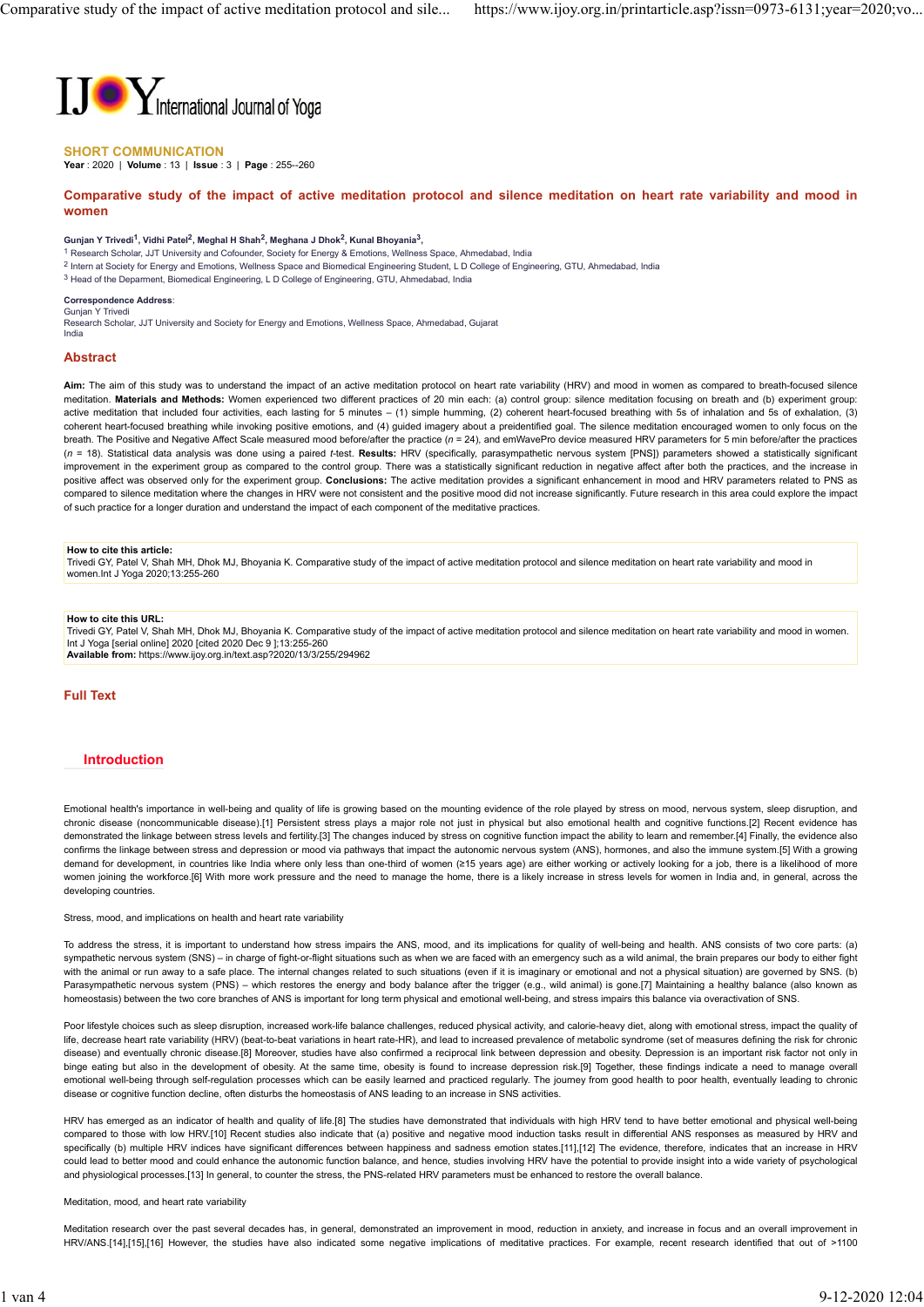respondents surveyed across several countries, 32% reported disturbing feelings of fear, dread, or terror during or as a result of their meditation practice.[17],[18],[19] The research indicates a need to study the adverse impact of meditation and also understand if some active practices could result in better outcomes. Active interventions such as slow and coherent breathing, hypnotic suggestions, or guided imagery have demonstrated an improvement in HRV parameters indicative of relaxation and increased cognition.[20],[21],[22] Comparative study of the impact of active meditation protocol and sile... https://www.ijoy.org.in/printarticle.asp?issn=0973-6131;year=2020;vo...<br>respondents surveyed across several countries, 32% reported disturbing feeli

The review of the literature identified an opportunity to define a protocol aimed to improve both physiology and emotions through coherent breathing and humming practices followed by self-suggestion based on positive emotions and guided imagery. Specifically, SNS activation is indicated by an increase in HR, a decrease in root mean square of successive differences (RMSSD) (The RMSSD reflects the beat-to-beat variations in heart's signals and is the primary time domain measure used to estimate the vagally mediated changes reflected in HRV), and a decrease in percentage of high frequency normalized unit power (%HF n.u.). HRV's frequency domain measurements are divided into ultra-low frequency, very low frequency and high frequency bands.[22] Whereas, an increase in RMSSD and % HF nu power value indicates an increase in PNS. An increase in PNS is also accompanied by a decrease in SNS activation related parameters, for example, reduction in HR. Therefore, the study aimed at not just measuring the mood of two different kinds of meditation but also measuring the changes in physiology through HRV parameters, specifically RMSSD, HR, and % HF nu.

#### **Objectives**

The objectives of the study were to validate that seated 20 min long active meditation via the SEE protocol has a statistically significant impact as compared with 20 min seated breath focused silence meditation on (a) the mood (positive affect [PA] and negative affect [NA], as measured by the Positive and Negative Affect Scale [PANAS] survey) and (b) physiology (as measured by HRV parameters such as HR, RMSSD, and % HF nu power).[10]

## Hypothesis

We hypothesized that compared to breath-focused silence meditation, the experiment group (through active changes in physiology and emotions) would result in (a) a more pronounced increase in PA and (b) a similar decrease in NA and (c) more relaxation observed through key HRV parameters denoting the PNS components. The activity to increase coherence and invocation of positive emotion with guided imagery could be the elements driving the enhanced mood and increased relaxation for the experiment group.[23],[24]

# Materials and Methods

### Subjects

The participants [all healthy women aged 20–60, details in [Table 1] and [Table 2] were recruited for the study via the announcement on social media. Signed consent was taken from all participants after they responded to the announcement, and ethics committee approval was not required due to the simple nature of the practice. Exclusion criteria included any chronic disease (e.g., diabetes and hypertension). Due to limited availability of the HRV devices, the number of samples for HRV data was less (n = 18) as compared to the PANAS survey (n = 24).{Table 1}{Table 2}

### Design

Participants were randomly assigned to either experiment group or control group while ensuring they avoided meal and coffee or tea at least 3 h before the practice. The study was conducted in a quiet, air-conditioned room while maintaining the temperature of 25°C at the same venue.

### Interventions

The methodology for the study is shown in [Figure 1]. Both the groups had similar measurement methodology, and each practice was 20 min long.{Figure 1}

### Breath-focused silence meditation

For silence meditation, the participants were instructed to sit with eyes closed throughout the 30-min. PANAS form was administered before and after the 30-min practice, while HRV data were measured throughout the practice. The instructions were given to focus only on the breath and allow the breath to be automatic (i.e., no regulation of the breath). If thoughts came up, the participants were instructed to bring the focus back to the breath.

### Society for Energy and Emotions Protocol (the SEE Protocol)

For the experiment group, the detailed process was explained, and three authors (MS, VP, and MD) personally guided the participant and monitored the progress throughout the practice. PANAS form was administered, as shown in [Figure 1] before and after the practice, and HRV data were measured throughout the practice. The detailed steps of the SEE protocol are captured in [Table 3]. This active meditation or self-hypnosis process was designed to invoke several important physiological and emotional states which are likely to improve HRV and therefore enhance emotional regulation.[25] The coherence through humming (simple monotonous nasal sound at a comfortable breathing length) and slow coherent breathing increase the high-amplitude oscillations that have a causal impact on the emotional regulation. Evidence also demonstrated that self-hypnosis or auto-suggestions have a positive impact on emotional regulation even for individuals with low suggestibility.[26]{Table 3}

Most meditative practices result in prominent oscillations in normal heartbeats, and this is associated with high coherence between HR and breathing cycles. Active meditations are known to increase HR oscillations and thereby enhance the emotional states and reduce anxiety and other negative emotions.[27] Finally, evidence has demonstrated that guided imagery has a healing impact on the mind and body while enhancing the HRV.[28],[29] All the above evidence was integrated into the design of the active meditative or SEE selfhypnosis protocol.

### Assessments and analysis

PANAS form, used for psychological assessments, is a self-report psychometric questionnaire that can be used across a diverse sample group. It can measure two segments or moods of an individual. Each segment has 10 terms in which the participant can rate from 1 to 5. The outcome provides PA and NA score ranging from 10 to 50, and a high score indicates higher PA and lower levels of negative scores indicating lower NA.[30] PANAS can measure the PA and NA of the participant before and after any intervention.[31],[32] PANAS has been widely used to measure overall mood change in clinical studies involving patients as well as healthy individuals.[23] PANAS survey data were validated for normal distribution, entered into Excel, and analyzed via a paired t-test. HRV was measured using Emwave Pro device (HeartMath Inc.) that uses infrared pulse plethysmograph ear sensor or optional finger sensor to measure the beat-to-beat intervals. These data were exported via.txt file from the Emwave Pro software for further analysis with Kubios Premium HRV software. The output of Kubios (processed HRV data) was imported back into Microsoft Excel for further analysis, including the P value using a paired t-test after validation for the normal distribution. For this study, we used (a) HR, (b) RMSSD, and (c) HF power, i.e., % HF nu parameters of the HRV. Together, these three commonly used parameters of physiology provide an understanding of the PNS and SNS components of the ANS. Specifically, changes in HR provide an indicator of the reduction in SNS activity. The increase in RMSSD and to some extent % HF nu denotes a pronounced PNS activity.[24]

# Results

Changes in Mood (Positive and Negative Affect Scale score)

PANAS results are captured below [Table 4] for both the groups: {Table 4}

For the experiment group, the PA score increased from 35.25 to 38.38 and the NA score decreased from 16.13 to 12.13. Both these changes were statistically significant as measured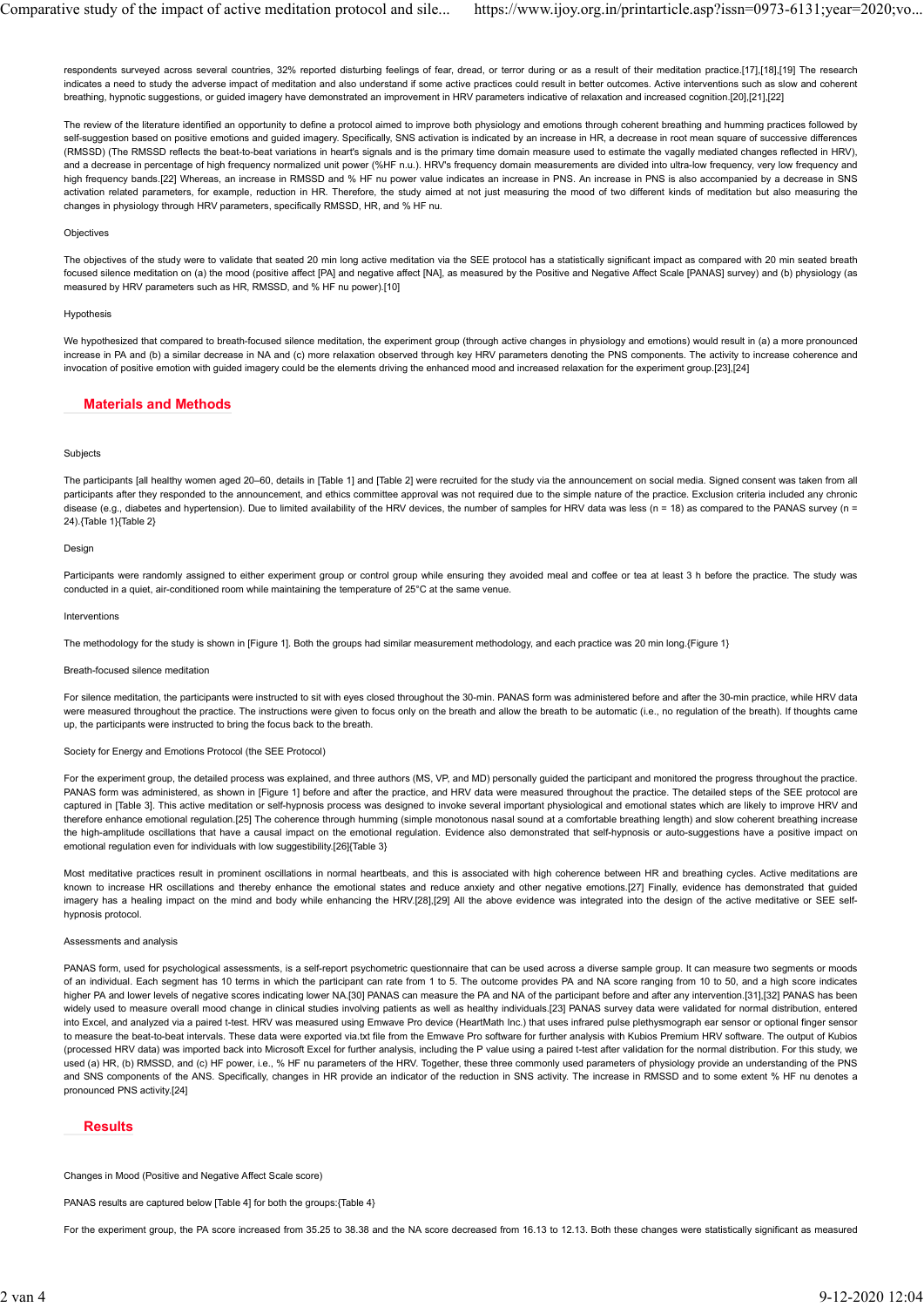via a paired t-test, with P = 0.007 for change in PA and 0.000 for change in NA.For the control group, the mean PA score increased from 36.71 to 38.46, and this increase was not statistically significant (P = 0.10). For the control group (silence meditation), the reduction in NA scores from 16.13 to 13.79 was statistically significant (P = 0.001). Comparative study of the impact of active meditation protocol and sile... https://www.ijoy.org.in/printarticle.asp?issn=0973-6131;year=2020;vo...<br>via a paired t-test, with P = 0.007 for change in PA and 0.000 for change i

The PANAS survey findings indicate that the SEE Protocol results in statistically significant improvement in both PA and NA. However, for breath-focused silence practice, the reduction in NA was statistically significant and the increase in PA was not statistically significant. This outcome validates the primary objective of the study that the SEE protocol (active meditative or self-hypnosis protocol) has a bigger influence on the mood via the statistically significant change in both the moods as compared to silence.

HRV parameters for the experiment group (SEE protocol) and the control group (silence group) are captured in [Table 5]. Statistical analysis of the data indicates the following:{Table 5}

For SEE protocol, there is a statistically significant reduction in all the three parameters, i.e., HR, RMSSD, and % HF nu power [Table 5]For silence, there is a statistically significant reduction in HR and RMSSD. However, in % HF nu power, the changes are not statistically significant [Table 5]% HF nu power correlates with a PNS denoting relaxation. Lower HF nu power is correlated with a negative state of mind such as stress, anxiety, or worry, and a statistically significant improvement in HF power denotes a reduction in negative mood (evident through PANAS results) and shows increased relaxation.[29] The changes in HR, RMSSD, and HF power clearly demonstrate an increase in overall PNS activity in SEE protocol. In silence, the HF power does not increase in a statistically significant manner, and hence, it can be inferred that during silence, the extent of decrease in PNS activity was not very consistent.

Together, the above results validate the primary objective (b) that during the SEE protocol, there is a statistically significant improvement across multiple HRV parameters. In silence, not all the parameters, specifically related to the PNS system, show a statistically significant change.

# **Discussion**

### Unique findings

The results provide an interesting perspective about the statistically significant increase in PA and changes in HRV parameters, i.e., the reduction in HR denotes SNS reduction and the increase of RMSSD and HF power denotes enhancement in PNS. Specifically, RMSSD denotes the increased amplitude of heart oscillations denoting enhanced emotional regulation. The HF power reflects HRV attributable to respiratory sinus arrhythmia considered as a marker of vagal modulation of beat-to-beat heart intervals and a cardiac parasympathetic effect. Earlier research has demonstrated the positive impact of guided imagery on the total power and HF power.[33] An increase in HF power has been also been reported in quite a few studies related to meditation.[34] Studies have also reported an increase in HF power in response to positive emotion induction, relaxation exercises, and meditation. At the same time, there is evidence that some individuals may face a decrease in HF power, and this could be associated with risk factors or psychophysiology. The use of various coherence inducing techniques, positive emotions, and guided imagery together may have played a role in the increase of HF power and an increase in RMSSD which could have contributed to positive emotions resulting in the increase in PA during SEE protocol. This is a unique outcome from the study since the breath-focused silence meditation, with the absence of any active practices that could influence HF power, did not generate a statistically significant increase in both PA and HF power (though in silence there were SNS reduction due to decrease in HR and also some activation in PNS through increase in RMSSD). The findings can be leveraged to improve the experience of the meditative practice, and a longer practice could have a lasting impact on the ANS.

#### Limitations and future work

The use of multiple techniques in the SEE protocol together is a limitation since that makes it difficult to identify which activity contributed to the increase in HRV parameters including HF power and mood. Future work in this area should separate various components of the SEE protocol and explore how each component correlates with the increase in HRV parameters. This could also be explored for individuals with autonomic dysfunction to understand if their results related to HRV changes would vary compared to an apparently healthy group. Future work should use a bigger sample size and add more specific positive and negative emotion-related measurements to gain a deeper understanding of the changes. For this study, the participants' unsolicited qualitative feedback ranged from an increase in creativity to improvement in quality of sleep. Along with an increase in sample size, future work could explore the impact of longer practice (i.e., 4-6 weeks) on anxiety, depression, and sleep quality. Participants of the SEE protocol group also reported the complexity of multiple different activities in the protocol. Proper training must be incorporated in future studies and/or additional ongoing assistance to ensure better quality results and benefits for the participants.

# **Conclusions**

The findings of the study provide a strong case to incorporate active practices in meditation as compared to just silence due to the positive impact on the mood and nervous system. Specifically, an increase in PNS measures and the positive mood could benefit the individuals who may be facing some negative emotions during "silence" meditation. Such active practice could be more beneficial to individuals with anxiety and depression as compared to silence and may have a positive impact on sleep quality. These are the areas for possible future work related to such active meditation. Finally, the specific components of the active meditation could be separately studied to understand if the combined use of various techniques resulted in this outcome or was contributed by any specific element of the practice.

#### Acknowledgments

The authors would like to acknowledge the role of Riri G Trivedi (regression and hypnotherapy trainer and HeartMath certified mentor) in the design and development of the SEE protocol. Authors would also like to acknowledge the generous encouragement and support of Puey Chin Chew.

Financial support and sponsorship

Nil.

Conflicts of interest

There are no conflicts of interest.

### References

- 1 Han KS, Kim L, Shim I. Stress and sleep disorder. Exp Neurobiol. 2012 Dec; 21(4):141-50. doi: 10.5607/en.2012.21.4.141. Epub 2012 Dec 26. PMID: 23319874; PMCID: PMC3538178.
- 2 Trivedi GT, Saboo B, Hasnani D. Importance of screening for sleep disorders (Chronic disease). J Clin Diabetol 2018;5:3.
- 3 Rooney KL, Domar AD. The relationship between stress and infertility. Dialogues Clin Neurosci 2018;20:41-7.
- 4 Vogel S, Schwabe L. Learning and memory under stress: Implications for the classroom. NPJ Sci Learn 2016;1:16011.
- 5 Won E, Yong-Ku K. Stress, the autonomic nervous system, and the immune-kynurenine pathway in the etiology of depression. Curr Neuropharmacol 2016;14:665-73.
- 6 The World Bank Website. Available from: https://www.worldbank.org/en/news/feature/2019/03/08/working-for-women-in-india. [Last accessed on 2020 Mar 03].
- 7 Trivedi Gunjan Y, Hemalatha R, Ramani KV. Chronic Diseases and Mind Body Management, an Introduction (Technical Note), Reference No: CMHS0044TEC. Indian Institute of Management; May, 2018.
- 8 Trivedi G, Saboo B, Singh R, Maheshwari A, Sharma K, Verma N. Can decreased heart rate variability be a marker of autonomic dysfunction, metabolic syndrome and diabetes? J Diabetol 2019;10:48.
- 9 Luppino FS, de Wit LM, Bouvy PF, Stijnen T, Cuijpers P, Penninx BW, et al. Overweight, obesity, and depression: A systematic review and meta-analysis of longitudinal studies. Archives of General Psychiatry 2010;67:220-9.